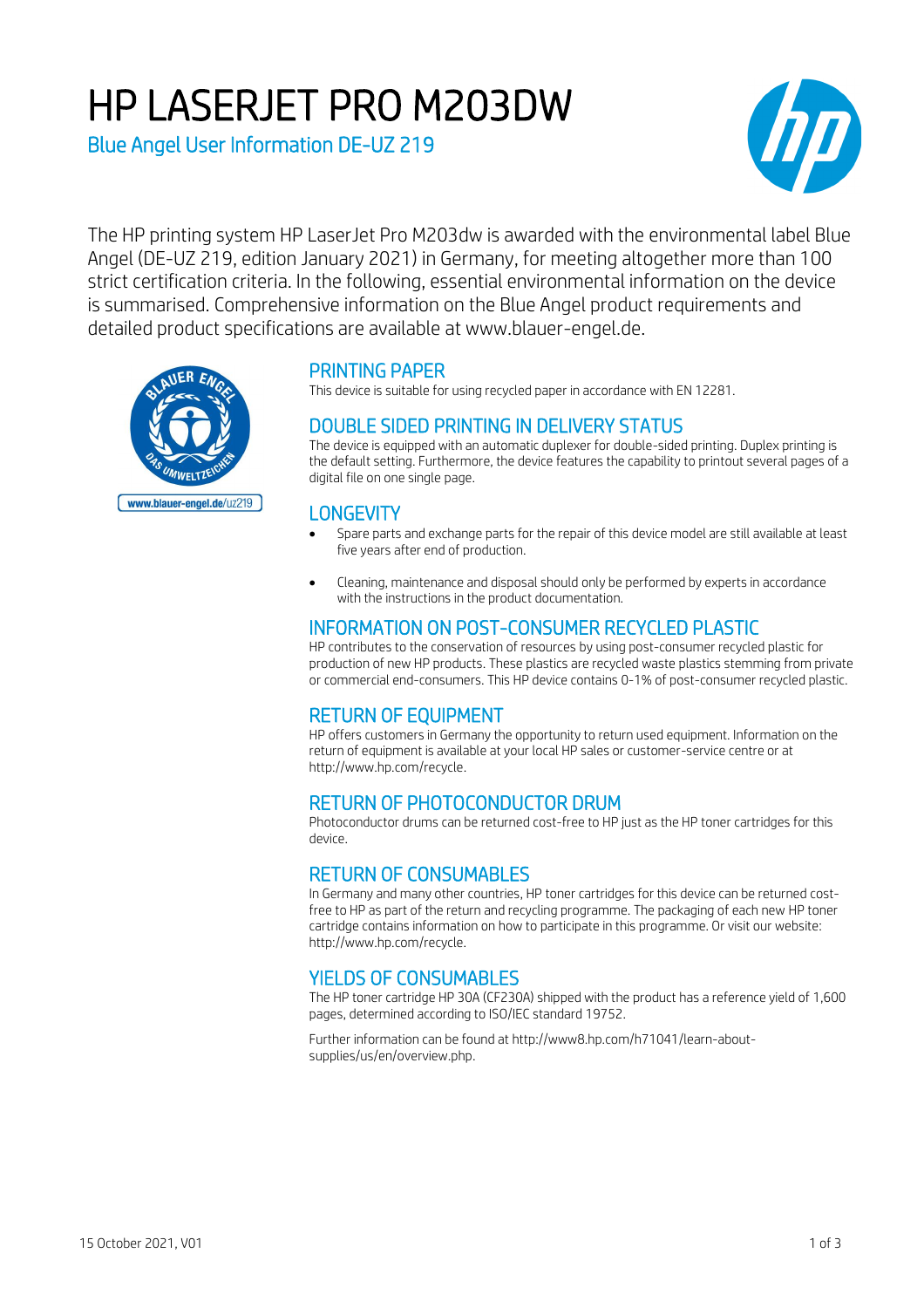#### INFORMATION ON HANDLING OF THE TONER MODULES

- Please leave HP toner cartridges in their despatch packaging until you need them for use in your printer; when inserting the HP toner cartridge, please follow the information on handling.
- HP toner cartridges should never be opened by force. If toner dust escapes, e.g. as a result of inappropriate handling, inhalation of dust and skin contact are to be avoided as a precautionary measure.
- In case of skin contact wash affected areas thoroughly with soap and cold water. HP toner cartridges are to be kept out of the reach of children.

#### AIR EMISSIONS

With original HP toners, the device passes the air emission test for monochrome printing according to DE-UZ 219. Since plastics of new electrical devices generally release small amounts of volatile substances into the room air, we recommend providing sufficient air exchange in rooms where new devices are set up.

#### NOISE EMISSIONS

Declared sound power level for one-sided printing (LwAc) In monochrome print mode 28 pages/minute: 6.61 Bels and 66.1 dB

# **ENERGY**

#### Energy information on HP LaserJet Pro M203dw

The consumption of electric power depends on its properties and on the way it is used. HP LaserJet Pro M203dw is designed and pre-set in a way to allow you to reduce electricity costs.

Directly after the last print job, HP LaserJet Pro M203dw with its instant-on fuser technology switches over to an electric power saving mode, from which it can quickly print again. If the device switches over to electric power saving modes, you can save electricity and operating costs. If the device is to print again, there can be a short delay – this is called recovery time. However, the device meets the strict Blue Angel requirements for a recovery time (http://www.blauer-engel.de).

You can save electricity costs by shortening the device's delay times as it will switch over to an electric power saving mode more quickly. If you extend the delay time or deactivate the electric power saving mode, you should consider that consequently the device will consume more electric power and might no longer meet the maximum value for electric power consumption of the Blue Angel. We recommend not extending the delay times.

The device is so designed as to ensure that it can be switched to the Off-mode (standby) by pressing the on/off switch up to twice a day without suffering damage. This device does not have a switch by which it can be completely disconnected from the mains. When after having switched off the device you pull out the power plug, electric power consumption is completely stopped.

The table below lists the individual power consumption values as well as delay and recovery times (factory setting). With these values the device meets the Blue Angel requirements.

#### Overview of HP LaserJet Pro M203dw operating modes

Page throughput for A4 paper size (according to ISO/IEC 24734):

In monochrome print mode: 28 pages/minute with a resolution of 236 dpcm (600 dpi) (dpcm = dots per centimetre [Bildpunkte pro Zentimeter]); (dpi = dots per inch [Bildpunkte pro Zoll])